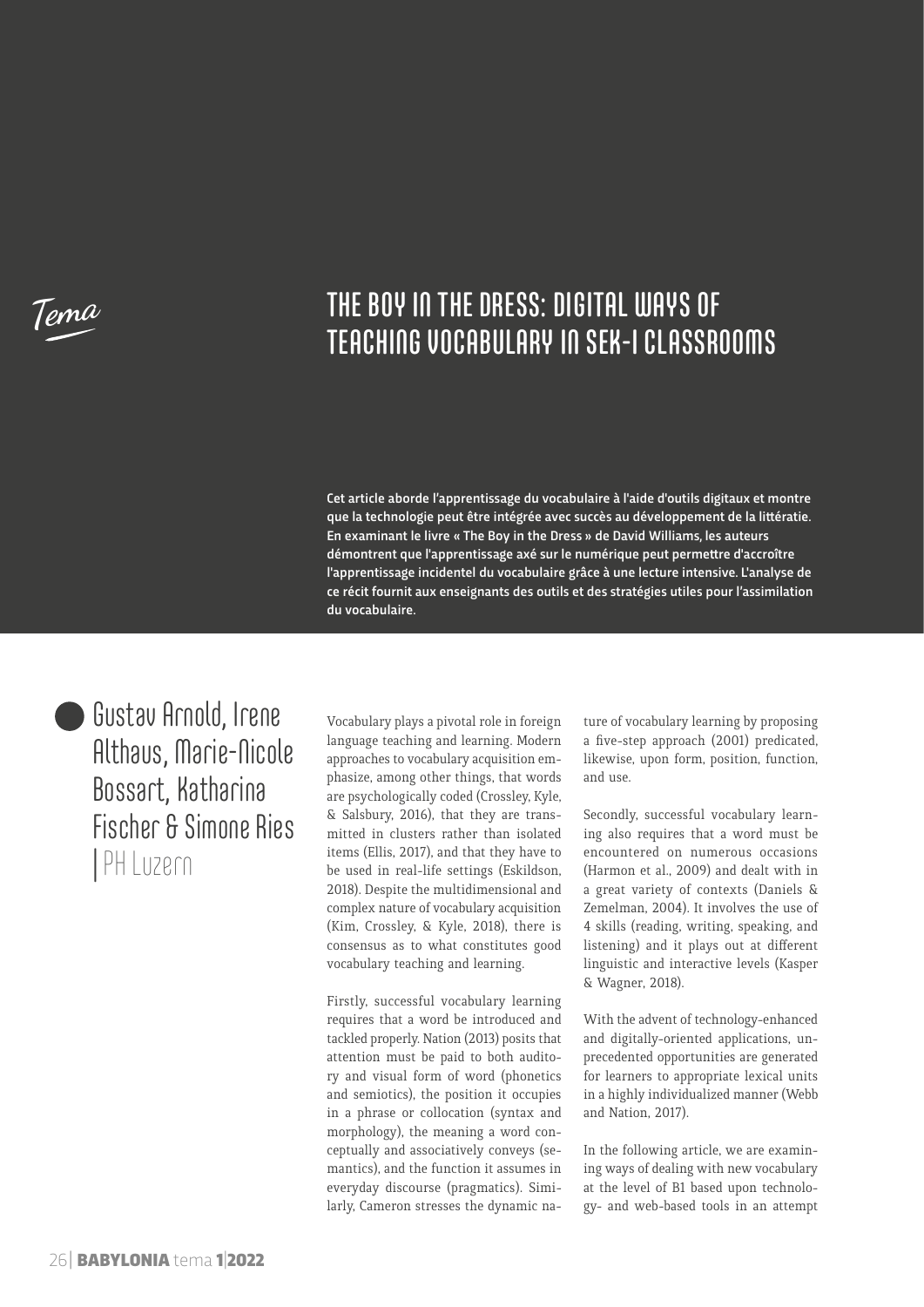to effectively integrate technology into literacy development. We are adopting, implicitly, Nation's approach and propose tools that cater specifically to three phases of vocabulary learning, namely **selection, presentation and practice**, as proposed by Hutz (2018). The author argues that specific lexical items need to be selected judiciously (frequency, semantic range, relevance, and learnability), introduced properly (verbal and non-verbal techniques through syntagmatic and paradigmatic associations) and practiced productively (meaning, form and use) for learners to progressively expand their semantic and pragmatic knowledge of a language.

By examining closely **David Walliams'**  *The Boy in the Dress*, we seek to demonstrate how digitally-oriented learning serves to stimulate learners' vocabulary acquisition through extensive reading. The analysis of this narrative provides teachers with useful tools and strategies as to how vocabulary learning can be effectuated in- and outside the classroom.

*The Boy in the Dress* is designed and written for children, complemented with numerous illustrations by Quentin Blake. In terms of content, the narrative provides numerous themes that can be explored in Secondary I (grade 7-9) settings—gender stereotypes, gender roles, gender-specific clothing, identity, fashion, bullying, diversity, friendship etc. Overall, these topics are intricately bound up with identity formation and thus constitute a good starting point for further activities and projects in the classroom.

The main protagonists of *The Boy in the Dress* are the two brothers, John and Dennis. Their parents divorced when Dennis, the younger of the two, was 7 years of age. He sorely misses his mother and remembers her by a yellow dress that she used to wear. Dennis takes it upon himself to purchase the same dress at a local shop after spotting it in a *Vogue* magazine. When his father discovers the magazine, however, he furiously reacts to his son's interest. His brother even goes so far and calls him "Denise", creating for him, incidentally, a persona that becomes increasingly significant in the narrative.

It will be demonstrated how digital tools can be used to enhance learners' vocabulary learning while reading the book The Boy in the Dress. The teacher's role consists mainly in stimulating and monitoring the use of digital tools so that, in the long run, strategic knowledge can be acquired for further reading practice.

# Ideas for practice

This section will demonstrate how digital tools can be used to enhance learners' vocabulary learning while reading the book *The Boy in the Dress*. The teacher's role consists mainly in stimulating and monitoring the use of digital tools so that, in the long run, strategic knowledge can be acquired for further reading practice. As mentioned above, we will follow the three steps of vocabulary learning proposed by Hutz (2018). Each step is followed by a concrete example.

#### Step 1: Selecting

Literature and especially the digital form **eBook** is a great resource for encountering new words. To select appropriate single words and multi-word expressions, four aspects are crucial: *frequency, semantic range, relevance, and learnability*  (Hutz, 2018). The usefulness of selecting lexical items with high 'frequency' is obvious. 'Semantic range' refers to the meanings of a word and the contexts that it is used in. Some words can be used in many different contexts (e.g., good; a good day, a good experience, etc.), they have a broad semantic range and others are much more restricted (e.g., gorgeous). The criterion 'relevance' can be difficult as teachers have to predict the learners' future needs. The last aspect 'learnability' refers to the difficulties learners have regarding the meaning, form and use of words. These difficulties can vary among different learners.

Thirty lexical items were chosen in this study (brilliant, delight, full of sadness, etc.; see fig. 1). They are associated with the subtopic of 'identity' and selected according to the four above-mentioned aspects (frequency, semantic range, relevance, and learnability). As vocabulary learning is a very individual process,





Gustav Arnold, Irene Althaus, Marie-Nicole Bossart, Katharina Fischer and Simone Ries all work at the PH

Luzern in the English Department. They were all teachers at Primary or Secondary I/II level and now teach English Methodology and Literature/Linguistics for future Primary and Secondary School teachers.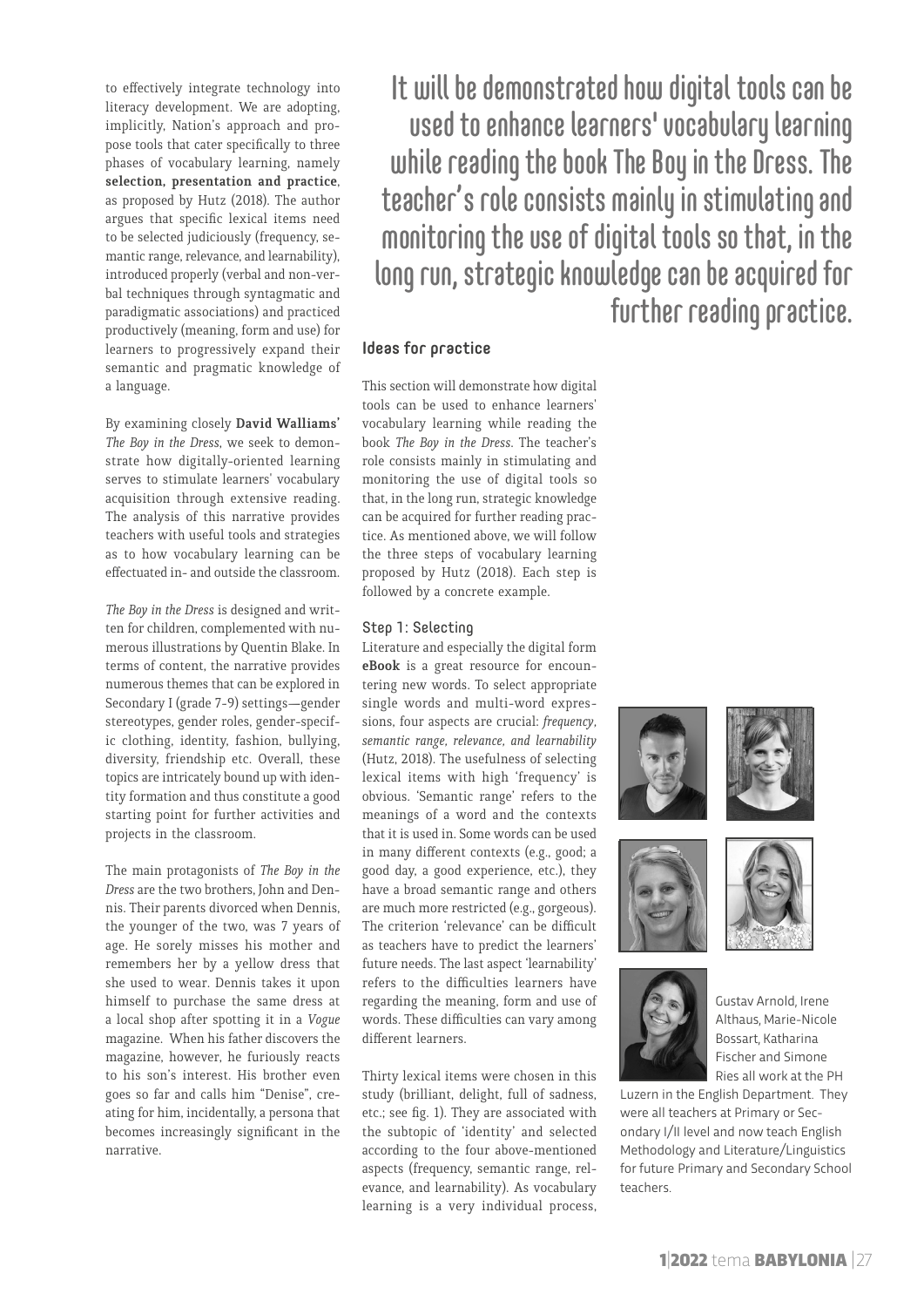

**Fig. 1**: *Created with [Edrawmind.com](https://www.edrawmind.com/online/map.html?sharecode=60d6f7969fdeb8a43468703)*



**Fig. 2**: *Screenshots of eBook*

# Literature and especially the digital form eBook is a great resource for encountering new words.

selected lexical items should be complemented with individual vocabulary.

*The following digital resources are for encountering new words (Ebooks, Films, Blogs, Newspapers, Youtube, Netflix, Tiktok, etc.)*

## Step 2: Presenting

To connect the selected lexical items more quickly, words should be grouped. This activity can be done in two ways - either by the learners themselves, in which case semantic links can be explored autonomously or by the teacher, in which case premediated semantic choices are effectuated on linguistic grounds. The words need to be transferred properly into the mental lexicon by creating links to already existing lexical items. This can be achieved by integrating them into a topically- and semantically-oriented mind map. Definitions, synonyms, antonyms, pronunciation, for instance, can be added. Furthermore, verbal and non-verbal presentation techniques can be used or techniques that involve making references to the learners' L1 (e.g., false friends: become/bekommen). **With digital mind maps**, learners can easily change the design of the mind map (e.g., structure, colours, links) or add individual vocabulary.

Fig. 1 illustrates an example of a mind map with thirty selected words from the book *The Boy in the Dress*.

*The following digital resources are conducive to creating mind maps: Edrawmind. com, mural.com*

Learners will come across many new and unknown words while reading. Very helpful is that **eBook readers** such as Kindle provide the function of clicking on a word and supporting the presentation with pictures, definitions, translations, and pronunciation (see fig.  $2$ )<sup>1</sup>.

## *Apart from Kindle there are other eBook readers such as Tolino, Pocket book etc.*

The main objective of vocabulary learning is to store words in the long-term memory. Thus, it is a good idea to adhere to the following principles: **connecting words, processing words in a multisensory manner, contextualizing words, and repeating words** (Hutz, 2018). The role of the teacher is to present words in topic-based networks, demonstrate lexical

<sup>1</sup> For differentiation/variation of classroom activities eBooks offer readers the possibility to listen to whole chapters.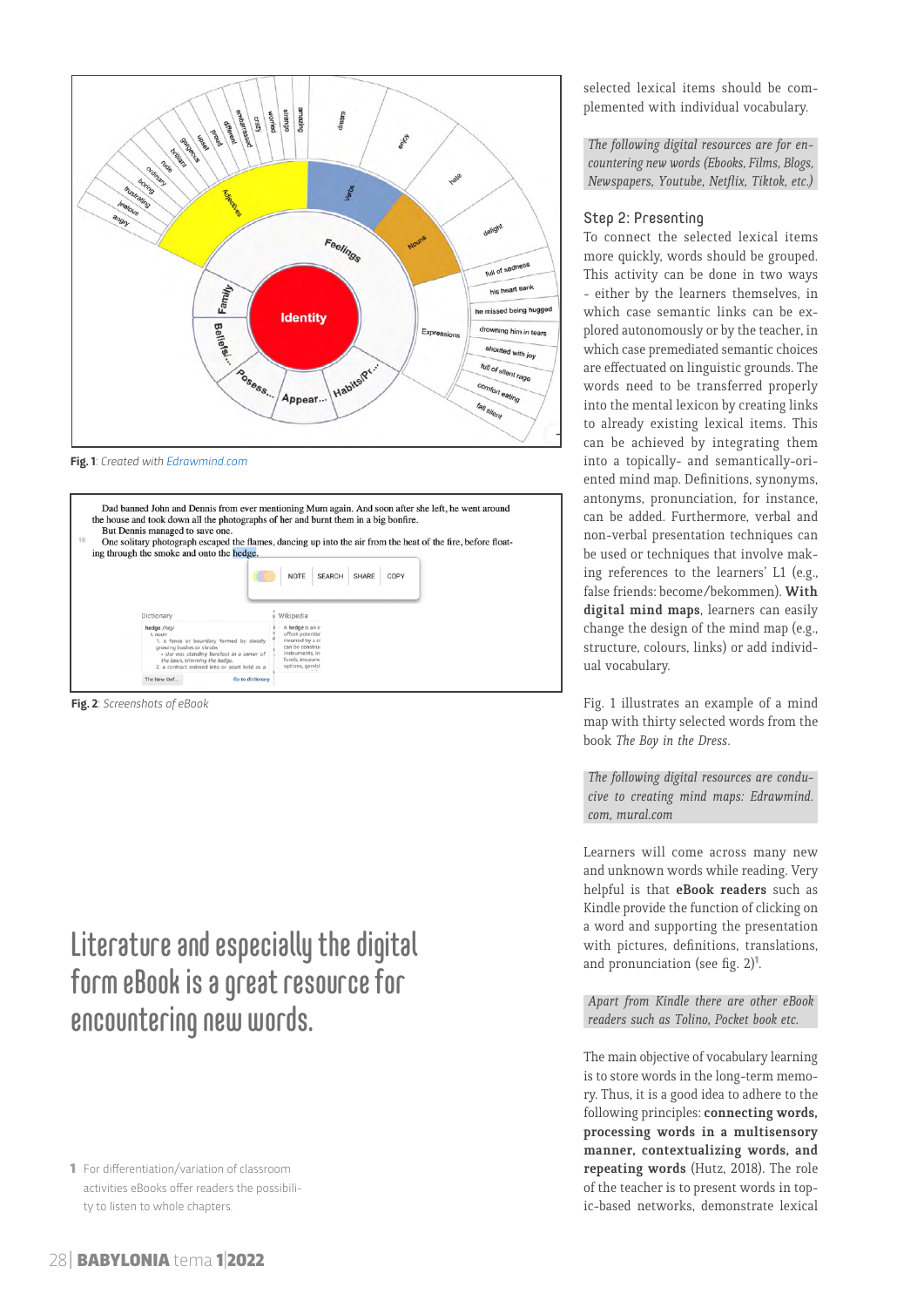relations (e.g. synonyms), provide visual, auditory or kinaesthetic support, use authentic texts, revise vocabulary, etc.

Microsoft Forms (see fig. 3) is a tool that supports the above-mentioned principles and allows learners to create questions, add pictures, watch videos or use links. Similar to Kindle Reader, Microsoft Forms includes an immersive reader (reading passages aloud, providing definitions, translations, pictures, etc.).

*Another digital resource apart from Microsoft Forms is Google Forms.*

### Step 3: Practicing

After encountering a new lexical item, learners need opportunities for *meaning-related, form-related and use-related practice*.

*Meaning-related practice*: There are numerous activities that focus on meaning of a word, for instance, games such as taboo or memory, matching pictures and words, categorizing expressions (Hutz, 2018). There is a variety of apps that can be used for focusing on *meaning-related practice* there. They offer learning aids such as flashcards, games, etc. Activities that can be done are interactive (e.g., matching words such as synonyms and antonyms). The following example (fig. 4; www.learningapps.org) illustrates what this can look like:

*There are other digital resources for meaning-related practice such as quizlet. com, wordwall.com, kahoot.com, and tools provided by the course books with digital additions.* 

*Form-related practice*: To practice grammatical aspects, spelling or pronunciation, the following activities can be helpful: reconstruction exercises (see fig. 5), crosswords, pronunciation drills (Hutz, 2018). There is a variety of apps that can be used for focusing on *form-related practice* (pronunciation, spelling or grammar). The following example (fig. 5) illustrates how learners can explicitly practice word order:

*There are other digital resources for form-related practice such as quizlet.com or learningapps.org.*





**Fig. 4**: *Screenshot of [www.learningapps.org](https://learningapps.org)*

| sadness, just full hand      |  |
|------------------------------|--|
| Dennis, of other on was the. |  |
|                              |  |
| Dennis, on the other hand,   |  |
| was just full of sadness.    |  |

**Fig. 5**: *Screenshot of wordwall.com; jumbled words incl. solution*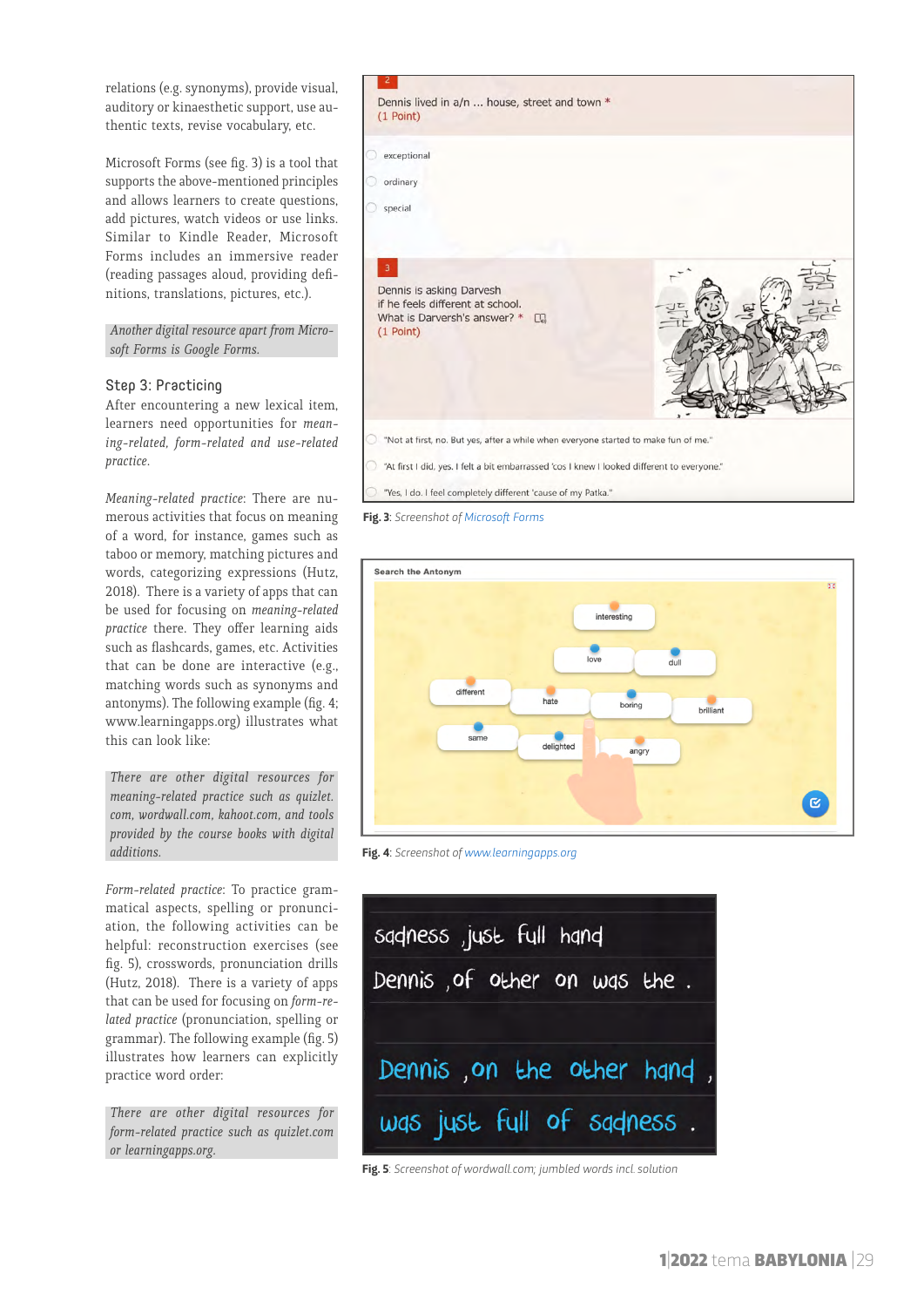#### Task:

Individually create a video diary. Over three days you daily report about one event and how you felt about it (e.g. Today I went ice-skating in Zürich Heuried with my best friend. I felt excited because ...).

### **Consider the following criteria:**

#### a) Content

- V Over three days do a recording describing one event and how you felt during that moment.
- V Describe the event: what, when, where and who?
- V Describe your feelings: How did I feel? Why did I feel that way?
- V Use your personal mindmap as a help (feelings: words/expressions).
- V Video length: daily recording of 1-2 minutes

#### b) Your video is...

- $V$  clear
- $V$  appealing

Watch the following 'video diary' example as a help:

https://www.youtube.com/watch?v=HetcF77vaEw

**Fig. 6**: *Task and example of video diary created with the app Clips*

Digitally-oriented learning aids are inspiring, ubiquitous, easy to use, and linguistically valuable. Learners have more possibilities than ever to get exposed to, let alone actively grapple with new vocabulary while being engrossed in a book.

*Use-related practice* such as writing stories or information gap activities plays a vital role in the process of vocabulary learning. There is a great variety of digital possibilities (e.g., creating movies, writing stories, voice messages) that can be used for practicing vocabulary in contexts with a particular focus on productive skills. For individual language support, a personalized vocabulary mind map can be used.

The following example shows what this can look like:

*More used-related practice can be supported by Sway, book creator, stop motion studio, vocaroo, minibooks.ch, iMovie, padlet etc.* 

# Conclusion

Digitally-oriented learning aids are inspiring, ubiquitous, easy to use, and linguistically valuable. Learners have more possibilities than ever to become exposed to and work with vocabulary whilst being engrossed in a book. This kind of reading allows for individualized learning processes in which words are assimilated interactively and used productively in pragmatically-oriented settings. Thus, recourse to word translations becomes obsolete. For teachers, such approaches of vocabulary learning pose new challenges as well, precisely because learning becomes individualized and highly personal based upon learners' linguistic skills, aptitude, motivation, and language level. Assessing newly acquired vocabulary requires other testing strategies with which learners generate output-oriented products - essay writing, presentations, blogs, videos, portfolios - with the inclusion of newly assimilated lexical items.